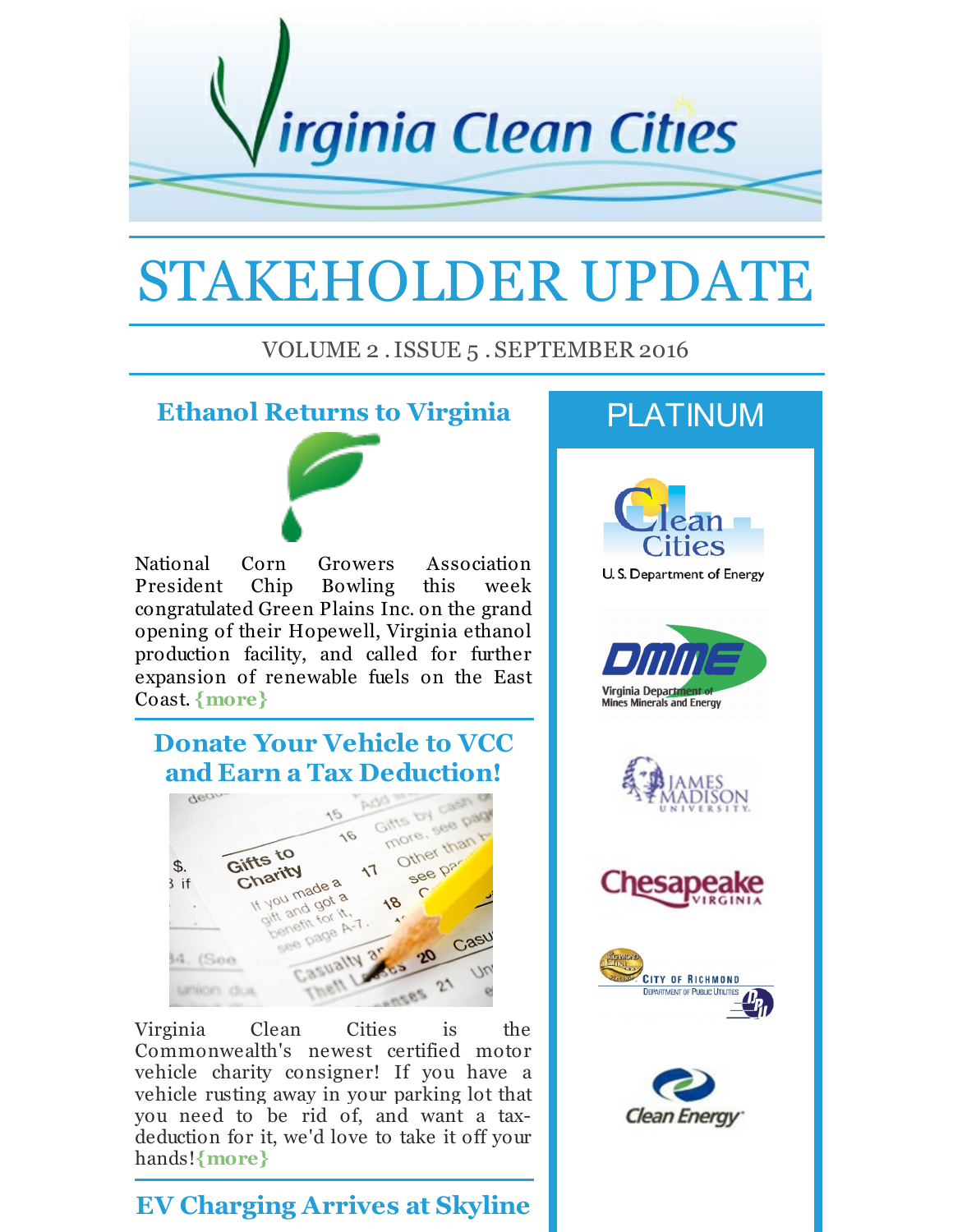#### **Drive**

Electric Vehicle (EV) Charging Station Has Arrived for Public Use at Shenandoah National Park Harrisonburg, VA (Aug. 15, 2016) - Electric vehicle (EV) drivers can now charge their vehicles on Skyline Drive. A public electric vehicle charging station has been installed at the Harry F. Byrd Visitor Center parking lot at Milepost 51 on Skyline ... **[{more}](http://r20.rs6.net/tn.jsp?f=001tBGrRrb8_jXJmWWkpT2v-pG2AQERWN5FprDxGAFE1E1_y3f_Np47qhQL2b2Mo-O5whv5qqA8oLUVaEjMkql1Y2P5SOESQWM5-TFtdanWQuLZaImugyghQu0kutdlRJqXplh99aeqoRKL7D7AwvkkJLxVt05kCZGR_EGa9_rhCOXQvnEPSJUz7z3mriFf7e1NuzVZZ6xZakdV7AWalcfmS2Up3ChABPjZz6DYQnrCv0WZmILK518nEm0f2NdJRZGC0nIltXxxjZv8Hpt6wAlfXvpmoOqzwmgaYh2qzopBP0nz2oM8uPxygNjfnmGbcqyuVi4o3u2B881Q1zH5-IV-l3F9fId1W_hmE0FIckBdzN5cNV6OUedwDKVTwQrx-QnjlfGoi23E_R_HlYsqU52mcAonuniPfAMxEf_vw-rY8YqHew982PCrx6n2Bk18MrPXlrZLOYAEuw7UD3uSekpWbw==&c=&ch=)**





National Drive Electric week is a nationwide celebration to spread awareness of the benefits of driving electric vehicles and the widespread availability of plug in vehicles and charging equipment. Events will be held across the U.S., and anyone can volunteer to organize their own event. **[{more}](http://r20.rs6.net/tn.jsp?f=001tBGrRrb8_jXJmWWkpT2v-pG2AQERWN5FprDxGAFE1E1_y3f_Np47qpX_0Ke8Ap4YCW2Ys5sGYIx1vEoTW0YNAzs6drWzG59FiBRwy9jfZb5zn4QhPYSkvzPiEdLaBv90h4VF1WBXcGKldBm2vsESs_VeQYnHySA21mmzmOrtOsbWO1exFB7Bfz-rXCMc5mOXFfShqjTn3yW75WEwO92MvPo08TuNqVcVz1DXWfJJxmgixnFOWpmOagmvt3VjGAEe354IhQLnC_deC_W-NSKc5Uv9-55mtXdibsXwOJip329A-PGN6VL4PWjZ9ofI-itgGj7g_-KW1cvD4BIsjrDeMjBET_k9S1xHj64izj7dATuMStDYngQKlmfIxrE8YUaOe3N3mkYj3QJgYWk_eYwb02sB9xUJa-ha&c=&ch=)**

#### **Two New Resource Guides for Hydrogen an Fuel Cells**

The Fuel Cell and Hydrogen Energy Association (FCHEA), the trade association dedicated to the commercialization of fuel cells and hydrogen energy technologies, says it has released two new resources that confirm the widespread impact these technologies are making on today's energy landscape**[{more}](http://r20.rs6.net/tn.jsp?f=001tBGrRrb8_jXJmWWkpT2v-pG2AQERWN5FprDxGAFE1E1_y3f_Np47qhQL2b2Mo-O57HAiZoYDXOEfRag1pgw5gWDRnVBuvKakboUfivNXVaHlT41Sg2XManEYQsRjuwgrfSM56-H-gZ-N0BxjIJLRmMi_zdx21s80gfxN35vRPqsJ_JgyipN7dA6bzCKorOg64ZqOgqWNgc4QMts9PZkNj9QTeAcSClkxySWE2KnW0wKPXc8dvivO_f0Z0cbsMlXID853LatJ0i7ITJDgPQ2-OoEiCHyXub8IUQMwCOvxF4M_ZqlH-yO7PDm8O6Z4qu32t8H5Uf1tFPHYDZmPk5t3AckBK_vNDUn0l0KNzdu4bYa_6mvFgmsZnKXqDAfeVg8E775aTin4-I8wCcLfwJWgRxqlswJgqZkDF03I6vKvq_4=&c=&ch=)**

## **Fuel Efficiency Standards Finalized for Heavy Trucks**







# DIAMOND











GOLD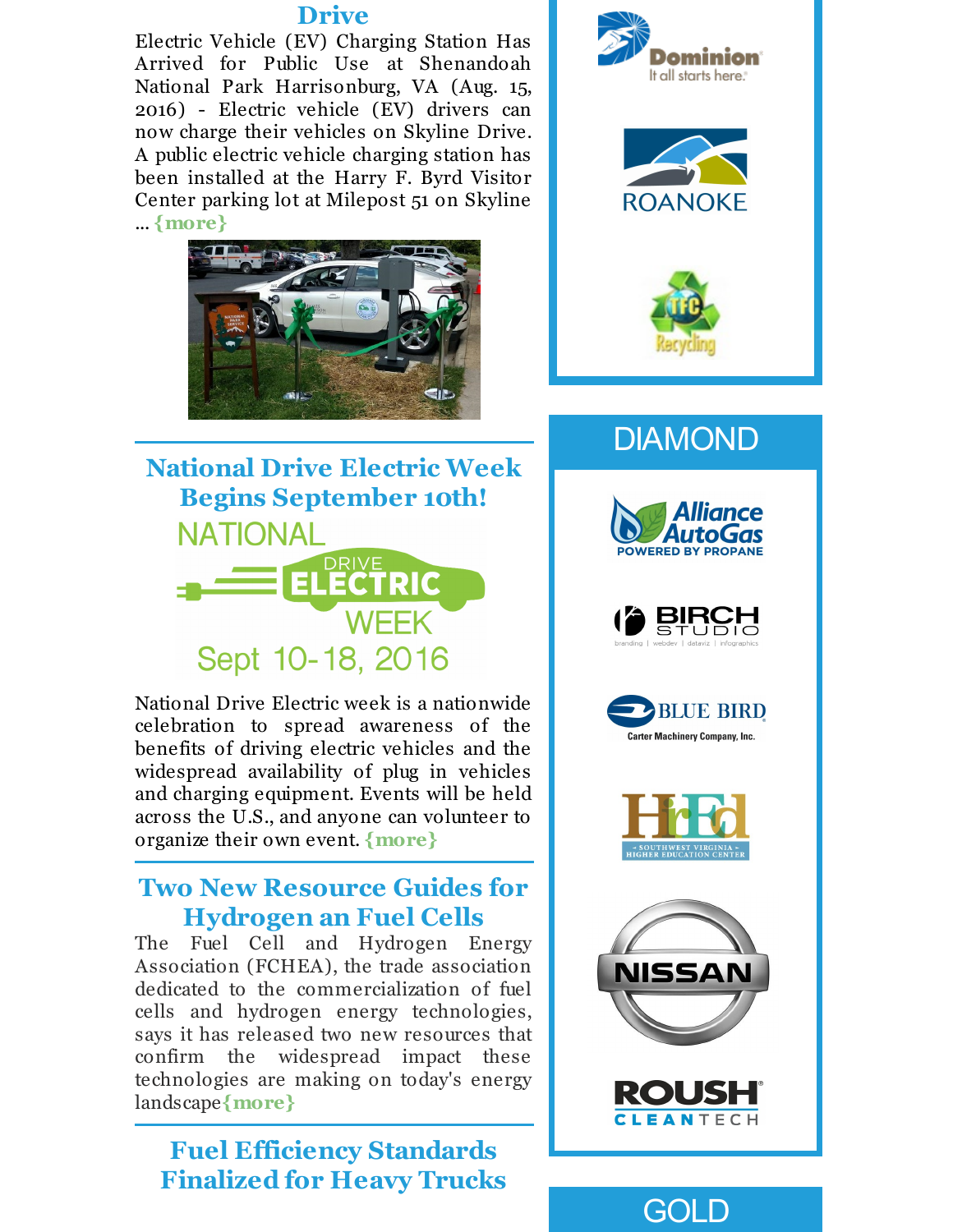

The U.S. Environmental Protection Agency (EPA) and the U.S. Department of Transportation's (DOT) National Highway Traffic Safety Administration (NHTSA) have finalized new standards for medium- and heavy-duty vehicles that will improve fuel efficiency and reduce carbon pollution while also strengthening national energy security and manufacturing innovation.**[{more}](http://r20.rs6.net/tn.jsp?f=001tBGrRrb8_jXJmWWkpT2v-pG2AQERWN5FprDxGAFE1E1_y3f_Np47qhQL2b2Mo-O5uwtCwTQznfL0T4xiAlUNkuvZnAxbhO4xFWozJJWS0YN7yJlG-lgTJvwJYCcIEvKhuLtxW8prTMC2d-npqkp0hB293BYXHjtDosRbH-7DBO4Mv5pR-tFBSkTgm-0udXU-oS59munKiUYsR_SmV_ZJhYAfpmMsFPi6ThrmBlEHTL8_UkeUmBtJTbP4kO7jLGY0N5yDX6r1Rkb4Bihy5YJx6ENUG9g6gmJmBmUidbcA2Bp7NkR1nMRurKUzDELKL6qJmXOK7WH9WeR9c604WiiV1oSms5IdzYxMPTiqetojytqcae6spYTLCtSy4pect9jxCcS3j8A3LiyvhUezipDOZi0ueE5H_ERhBM8dok9ACiA=&c=&ch=)**

## **Question of the Month: What are the considerations when installing an ethanol station?**

For those new to ethanol fueling, installing the necessary infrastructure may be unchartered territory. From fuel specifications to dispensing regulations, the recently updated Handbook for Handling, Storing, and Dispensing E85 and Other Ethanol-Gasoline Blends **[{more}](http://r20.rs6.net/tn.jsp?f=001tBGrRrb8_jXJmWWkpT2v-pG2AQERWN5FprDxGAFE1E1_y3f_Np47qhQL2b2Mo-O50b6QMWAHwDWpObrLsH_YWP3WEFdTWn9kjyIjEYbuOZxaa68F-OhY0V-9ZU0JdqintA38J3x6qHDEQkZ7tJ_T4E3MXF27B6AGkPkK1wGDnUrUwHGaLmkUdY746NQ7irr8kmqGhhM-UgWo195TljyOpB8KasMeB7893iKcQWn7s_IHCcIxWpdnUNPxayvX3vIfUV3x33fiXzAI1B8pmyFgdO8FCxB9HRkQEdxJl2E2dvu65Kq-3dDOGlRccJn51VOFc_0EN3LuHocio_iTX18bIkCjgK1pnssPyhEBtibIZ1ptEAuZ4c3r7wfcdFSz_7JFqAvpgcw1SHexJLd-lxByHW44lP07XmAibqOJkbFTp22evFv3Zoh4exJSmUW-VWLRsnGOG9WnAIaM-ZDGZcaPgthQExZLKIE8Ab6PSDKf-bg=&c=&ch=)**



## **Upcoming Events**

**September 27:** NAFA Mini I&E and Grand Prix - Richmond, VA **[Register](http://r20.rs6.net/tn.jsp?f=001tBGrRrb8_jXJmWWkpT2v-pG2AQERWN5FprDxGAFE1E1_y3f_Np47qtb6vm5u2fRQcA6TIOVJ_GKfdyzLcATwNTaGAGaXnClQO4vgDUYQw3A-bRwPsTOdbuBFbvt_GSRmVXuv1pFmTp0Lo08nidVaayxT7ezv9uksfMrWxGOXUOgkFVj1aoNZv_gABuH5ZS8zNhk67gR7PDRuVHi1dF0aVLfbvN225jlqZQ-5MKTtQkB7a8UEGJ9sKnXRhSHy-y_XV-1MfMqDeja-SmnBT9ezfH9N1YCZCSKwMR3IAhOvsgIGnB1v3UPqXlL8hhRSX6T1Ogx-5dWrvR_IMyrAc1ygkM5PSxy_OmqTtIBDzoCxMeIb5X_nMR4SD8vn4Ivgl8g38G41OXiiKiN5XUJksdTYltnG2QQkWy__tmDNu8zBKFptr77bX2gfjQtqNRtqoRRlYqj1aONtaVKrxQggXn2E0y6RwAIkZN5s&c=&ch=) here**

**September 27 - 28:** Old Dominion NAFA Conference - Norfolk, VA **[Register](http://r20.rs6.net/tn.jsp?f=001tBGrRrb8_jXJmWWkpT2v-pG2AQERWN5FprDxGAFE1E1_y3f_Np47qvNI4EbYrW8jafIjrCIeZefkvfZF5sbTGZwUQv5zoQZF87lCANeFmaWEktacrbIqydFmnCDKoPSvBkvsGS-Lmuk0t4egCxhWzNILF0XiqdUf8JoV_jog7dULr2Wa2gUCrTSmnJRqytFMTbPDaFqdLHiEKpn3YpXswBY4euKgtoVWVwyUSemg-9XT5V1pLdtbMwdEObW7wtTA0aub6hKbQVmwGiQUXFO269_1iuS_OtNnvHXSKQaODg0ssJyLt7SCaVZnMjfgUd5EZ3u4FOwHWWPwCV4_ew0fo14SSLHceH8_supcCmBzwzjH36g_7pXeHnnP86SA1GefMSL71XW5EA44klpIz9H-5f2-QfCmsaBSgzvvKbW7W0GKWMOeUXmqBNfnXMLLzb2dRb31wllMh5bcxDGWkk0p5d1DIIpeXoQqo82ChoE-vtg=&c=&ch=) here**

**April 6, 2017:** 4th Annual Rally at the Raceway - Richmond, VA **[Register](http://r20.rs6.net/tn.jsp?f=001tBGrRrb8_jXJmWWkpT2v-pG2AQERWN5FprDxGAFE1E1_y3f_Np47qhZ_OYrfDybfV4GmErtU-Q4WtSThHuuxy0QibUeu4oc2bPvJyO01Y4N29yHVJd8WxDotr_IYz3RrV9L_I-B3rrOHihfLOS4ysmNcOHShZeOnKlc3vBgYC1UxwtDuCWdHFbIjt9DSNl5feMyb5j4-1nycLvr6n3tf5NX_1wVYk9q43o4VsR97qNCeS1hf2tJodb2KJDCVfO6MjvEnq6qfDGhpWvU5EkipCo3teNVwZq8OmBHX8fPdtM7WNbT_loq1W1d_mwa2J8WAyIwdylfXH-K9cNcCksZjqXp-yi5DG3BXR1_jIGsyhjtK_cbkcA_ebijwRJPvZCDHAyT211pp8wtK1b2E5-V9pA-28yx7aYf-9hhdVf7g4ikNr3z5JyOIer6Z3rcl-wEKUIrPvt13rrPfES8qRTEOfx5KX9PvcR6VtavmiNlO1es=&c=&ch=) here**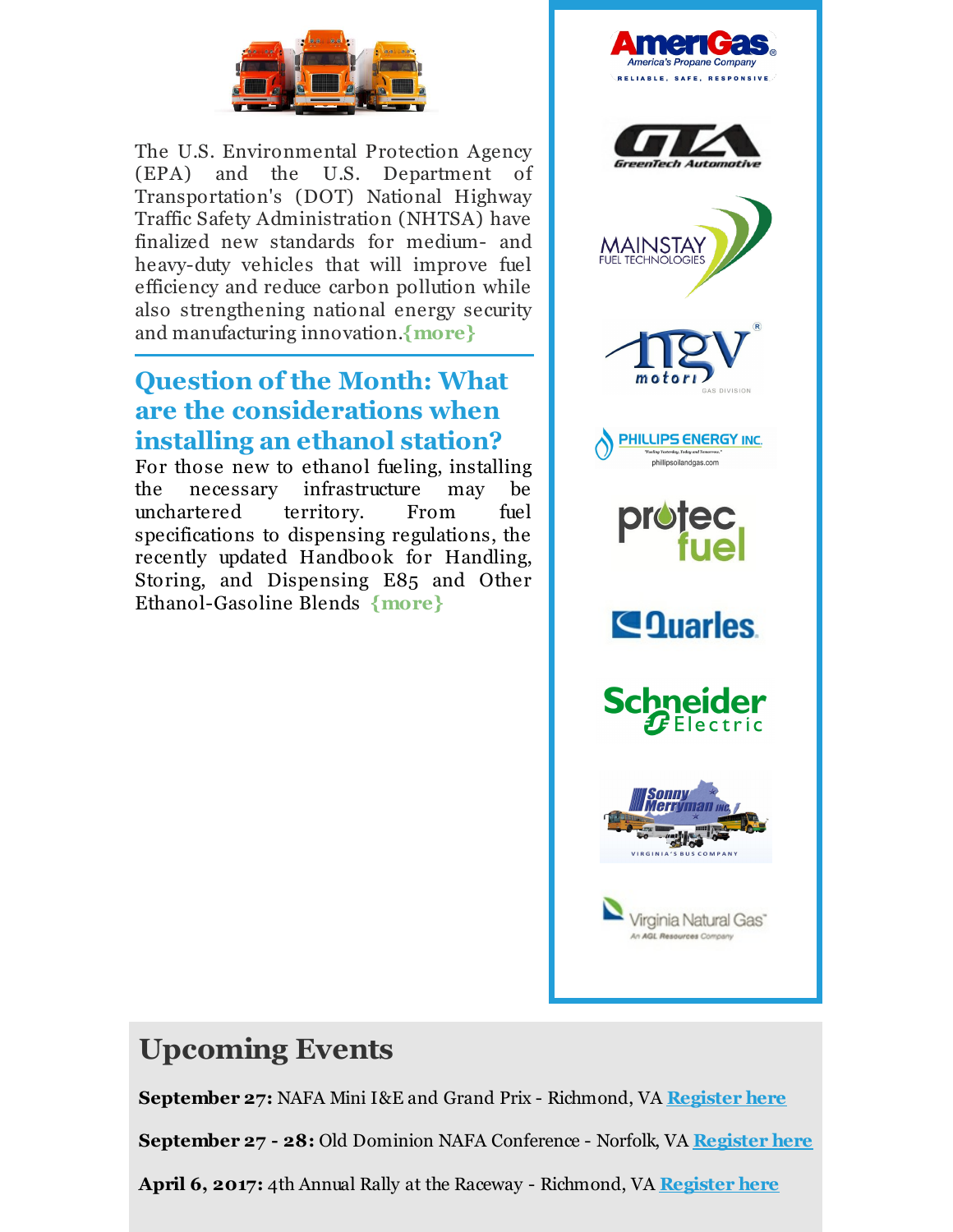For a full list of upcoming events, please visit **[http://www.vacleancities.org/events](http://r20.rs6.net/tn.jsp?f=001tBGrRrb8_jXJmWWkpT2v-pG2AQERWN5FprDxGAFE1E1_y3f_Np47qmhAu_uJPWAG73O3wNhgCXUoybcdxma3QMopAqjEsUFt-46--Q6YN0DbvVYzvW2C4x-3vQ274kqXa2s7YBPr4vu1spz35F2Vyv_7tjvVdhaHbbnuZlFAD_aFjNqpeVRf-fyfZuYWtbyiqSXb_VafGBM0O6xv-I1ARfAKXEZjIwTsAgXr9R1MSdSoUgx2a7lG-E7TdpVS0sxNCOFeK7ERoq3sxGUD3UJhZbdi3QcdnVRj8KtgjTnq5HcNV4d3WlHUeJBl6g6rWV7g-5-WM_KMlEZqMMTIUx9R9r4GRpOCOUp9&c=&ch=)**

# **New and Renewing Stakeholders**



## **Richmond Department of Public Utilities**



**City of Chesapeake, Va**



**Nissan**



**Amerigas**

RELIABLE, SAFE, RESPONSIVE